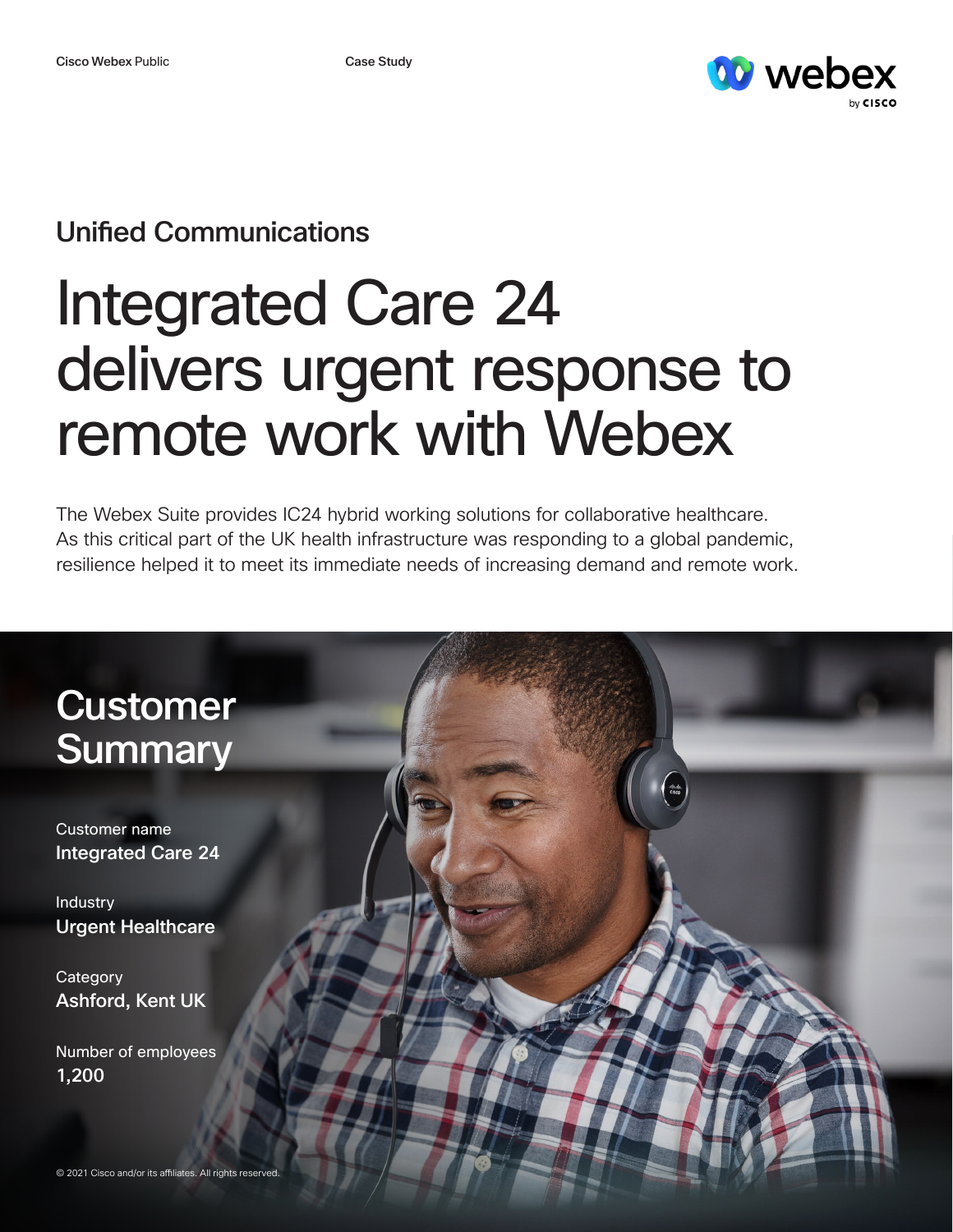

## Challenge Solution Results

Enable seamless, secure remote work for contact center teams supporting critical health service

Collaborate across the organization in remote work environment



Cisco Packaged Contact Center Enterprise allows agents to work remotely in supporting the NHS 111 phone service

Calling, meeting, and messaging in the Webex App supports organization-wide collaboration and hybrid work



Accommodate 400% increase in health services demand with hybrid work

Customer satisfaction scores before and after the pandemic increased 11% on average for IC24, while national scores decreased 2%

# 6M+

patients



## Coordination is critical for NHS

The global pandemic placed unprecedented strain on healthcare systems. Integrated Care 24 (IC24) is a vital piece of the UK health service infrastructure. It provides urgent care services, 24/7, in the south and east of England, and from its own centers, including mobile home visiting services.

In response to the pandemic, IC24 has reimagined its workstyle to create a flexible, mobile, and integrated primary care service. Its work is built on the Webex Suite of collaboration solutions.

The IC24 NHS 111 telephone service is arguably its most well-known service. This helps prioritize medical responses, coordinating patient workflows across local GPs, emergency departments, and specialists. In 2019, the IC24 contact centers received 1,060,127 calls, and handled 565,016 cases outside of business hours.

## "The Webex Suite is the collaboration solution that unites us all. We've been able to bring people together, wherever their location."

—James Howes, Head of Infrastructure & Telephony, IC24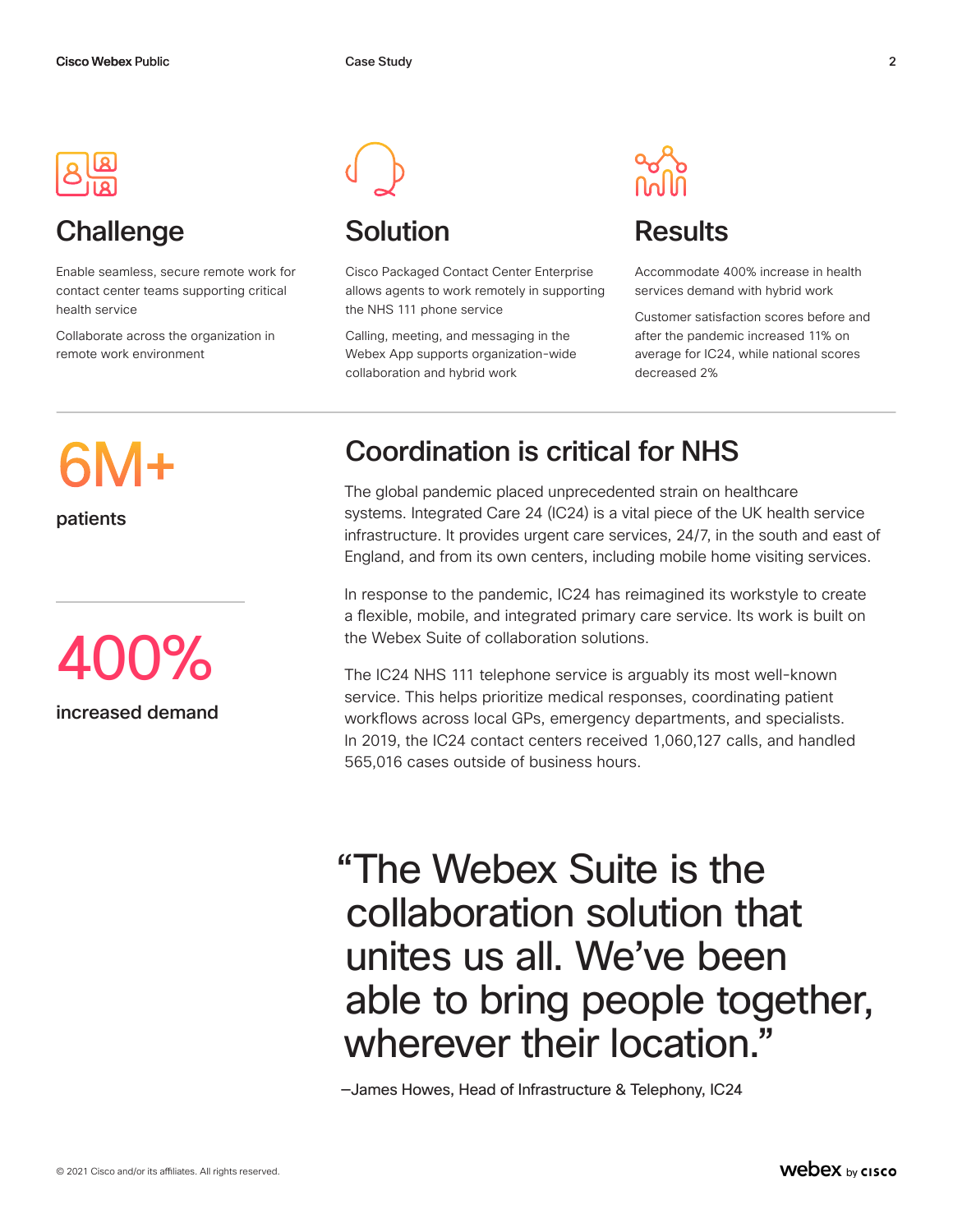

"We make sure the patient gets the right care at the right place at the right time," says CIO, David Brown. "We can help reduce the strain on other parts of the healthcare system."

The NHS 111 service operated by IC24 runs three call centers. For call center agents, the task is to quickly determine the status of the caller and to funnel calls to appropriate experts to ensure the patient is seen by the right clinician at the right time. IC24 has a team of multi-skilled clinicians on call ranging from doctors and nurses to paramedics and pharmacists—who can escalate a call to an emergency ambulance response. All communication must be securely tracked, recorded, and integrated with the patient's healthcare file.

The pandemic threatened to disrupt this finely tuned system. While the need for the NHS 111 service was never greater, social distancing and employee welfare meant the call centers could not operate as normal.

"We needed to immediately support remote work," says Brown. "And, for teams collaborating on one patient journey, we needed features such as screen sharing and continuous communication."

#### A consistent remote work experience

IC24 was fortunate it was not coming at this from a zero start. The organization had already began working with local technology partner Tesrex several years earlier. Tesrex is a Premier Cisco Partner with numerous accreditations, including security and collaboration. The IC24 team worked closely with Tesrex to evaluate platforms and the desired business outcomes for an end-to-end solution.

Tesrex helped IC24 orchestrate a seamless transition to Webex by Cisco as a replacement for a previous telephony system. Cisco Unified Communications Manager (UCM), the Webex App, and Cisco Packaged Contact Center Enterprise now sit at the center of IC24's operations. With the Webex App, IC24 can create secure virtual workspaces for everything from management meetings to patient referrals. Call starts are instant, they include the option of high-quality video, and screen-sharing is available at the touch of a button. The platform is integrated with third party file storage, calendars, and CRM.

Following the initial Webex deployment, Tesrex made recommendations for added efficiencies including Webex Room Kits and Boards at the Ashford head office. This helps improve the hybrid experience for all employees, whether physically in a meeting room or joining remotely via a Webex App. Drawings on the touchscreen board can be saved and shared seamlessly after the call.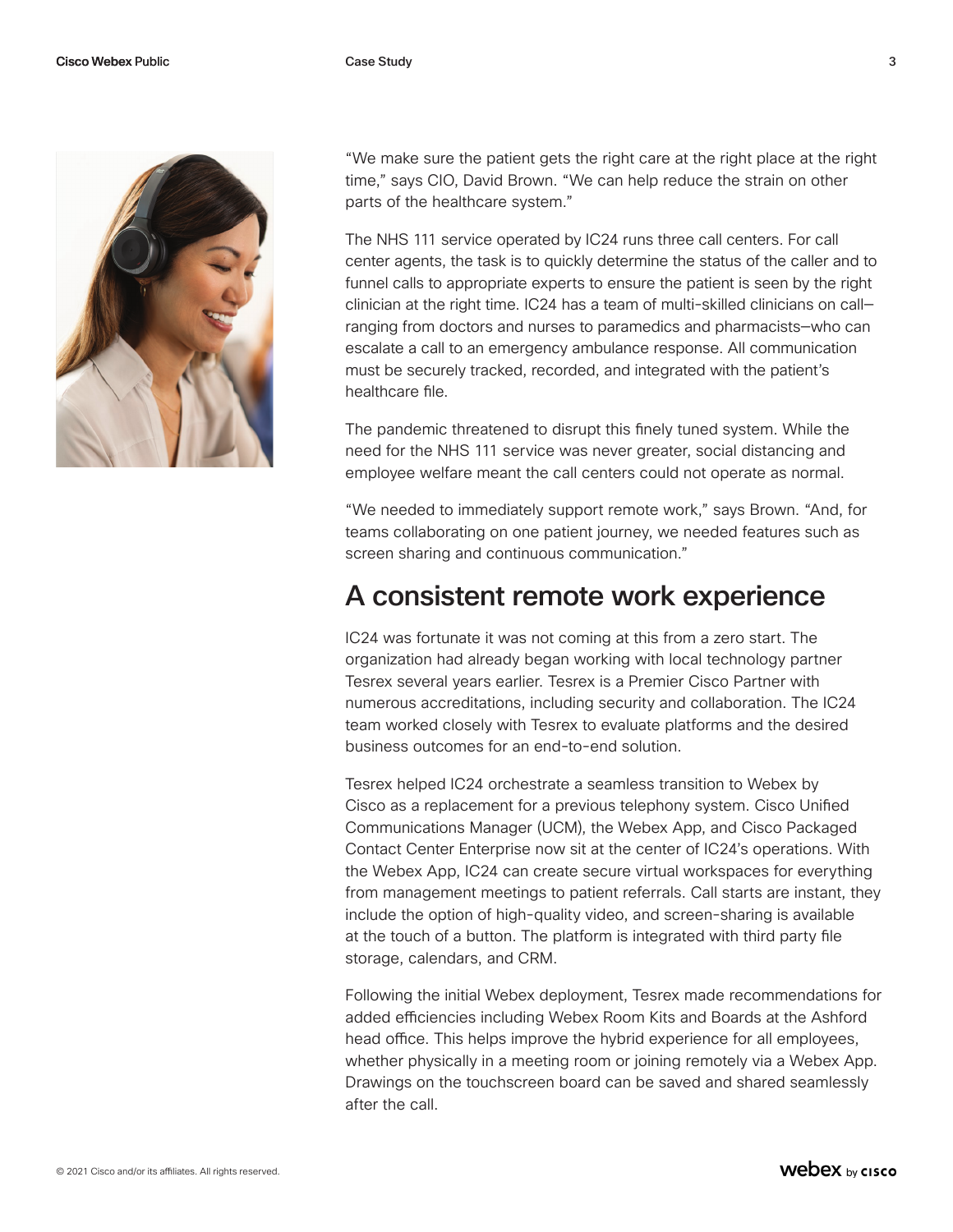

The business conducted its annual general meeting via Webex, which included some 100 participants. Ongoing management meetings are now on Webex as well.

"Previously, when everyone was in a conference room people raise their hands to vote on an issue," Howes says. "This time in Webex, you record the debate, the vote pops up with Slido, and everyone clicks to vote." The process seems more inclusive than a larger physical meeting with Webex Slido options for polling and response.

The business has also learned the benefits of smaller breakout groups. "When we've run some larger sessions, we break out into smaller groups. A group may include 4-5 people who wouldn't talk in a large session that are now comfortable participating in a small group," he adds. "Each group will then reconvene and discuss."

There is even a dedicated Webex space (the Watercooler) for social events. "We know remote work requires a cultural shift," says Brown. "We're working hard to ensure people feel connected and included."

#### Strengthening business continuity

The adoption of Webex has enabled IC24 to withstand the storm of a pandemic disruption. Having industry-leading technology and a local partner guiding the business-critical aspects of transformation helped IC24 to adapt to both remote working and greater workload. Its three call centers have remained operational throughout. Even when demand surged and calls received nationally doubled, CSAT scores increased 11% on average for IC24, while national satisfaction scores decreased 2%.

"Business resiliency and scalability are absolutely essential for us," says Brown. "We're able to link all three call centers. If one should drop, we immediately transition to the other two."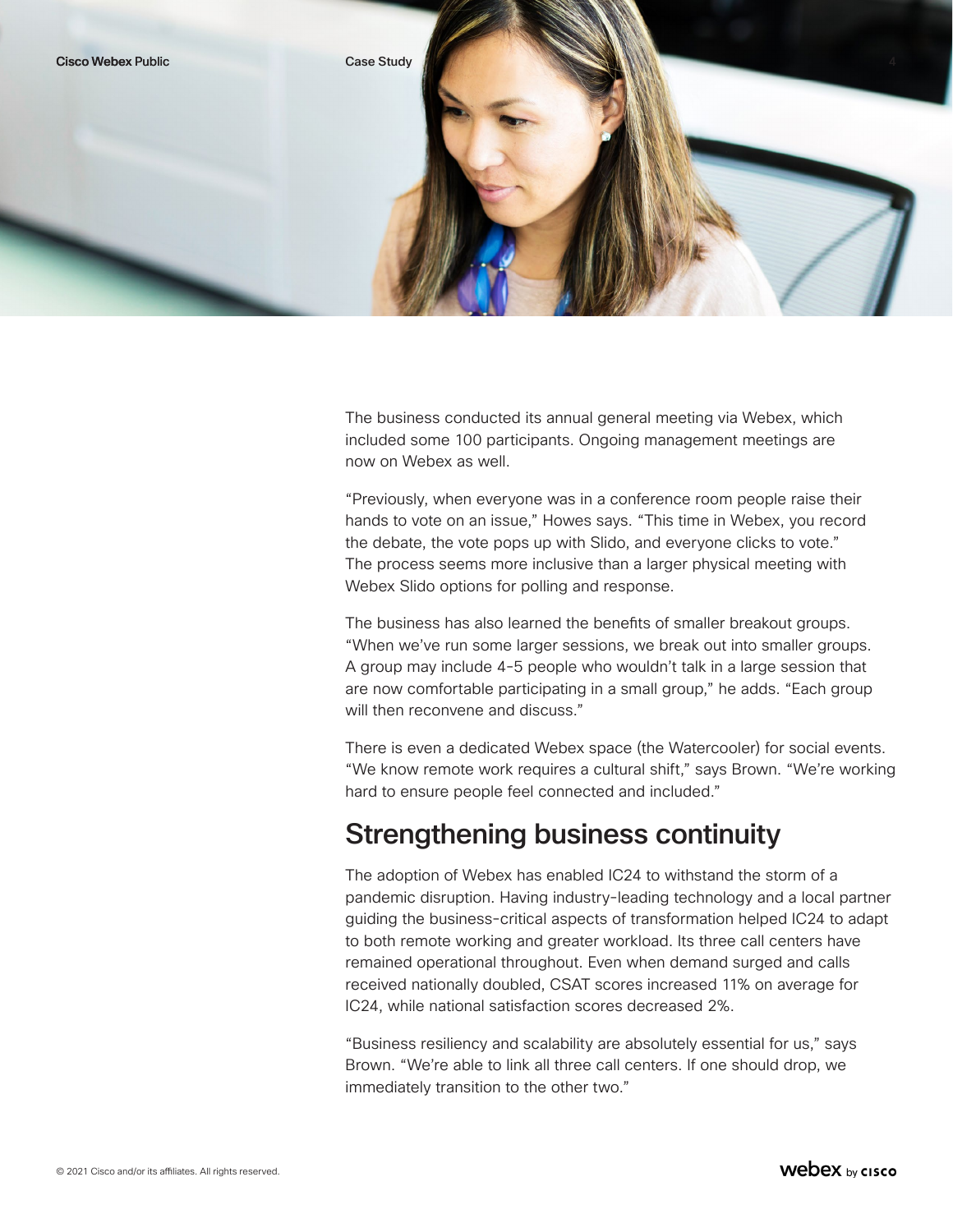Of IC24's 1,200 staff, 600 have been equipped to work remotely, including management and clinicians. The call centers have used a blend of home workers and socially distanced staff onsite to manage calls. Workflows are integrated with CLEO, the patient management solution used by IC24.

"The Webex Suite is the collaboration solution that unites us all," says James Howes, Head of Infrastructure & Telephony, IC24. "We've been able to bring people together, wherever their location."

Moreover, says Dr Sanjeev Rana, Regional Medical Director at IC24, Webex underpins a more responsive business: "We all have more information at our disposal – which means we can make more informed decisions, in real-time, leading to better outcomes."

Communication is more direct and more targeted. IC24 has created specialist working groups, Chat leads to more immediacy, says Rana: "I'm quickly kept informed of what's going on, avoiding the need for further meetings."

Embracing Webex has strengthened ties between teams, says Dudley Mountford, Associate Locality Director, IC24: "For many of us, Webex has made it possible to have more face-to-face meetings than we ever did in the office. It's made senior managers more accessible to the team."

Few organizations are making firm predictions about the workplace of the future, but Brown says Webex will have a long-term impact on resources. "We've proven we can bring in experts, regardless of location. Previously our recruitment may have been limited by a candidate's proximity to a call center. That no longer applies," he says. "We have colleagues that may never need to work from an office. We've expanded our resource pool."

This plays to the longer-term trend of business agility, and the means to respond quickly to changing circumstances. With the UK government awarding contracts to run county healthcare services on a five-year basis, service providers will need the ability to scale quickly, especially to expand. Webex provides the collaboration capabilities to add and securely integrate new users.

"Success for us is resilience and connectivity so that we can continue to operate. With Webex, we supported remote work almost overnight."

—David Brown, CIO, IC24